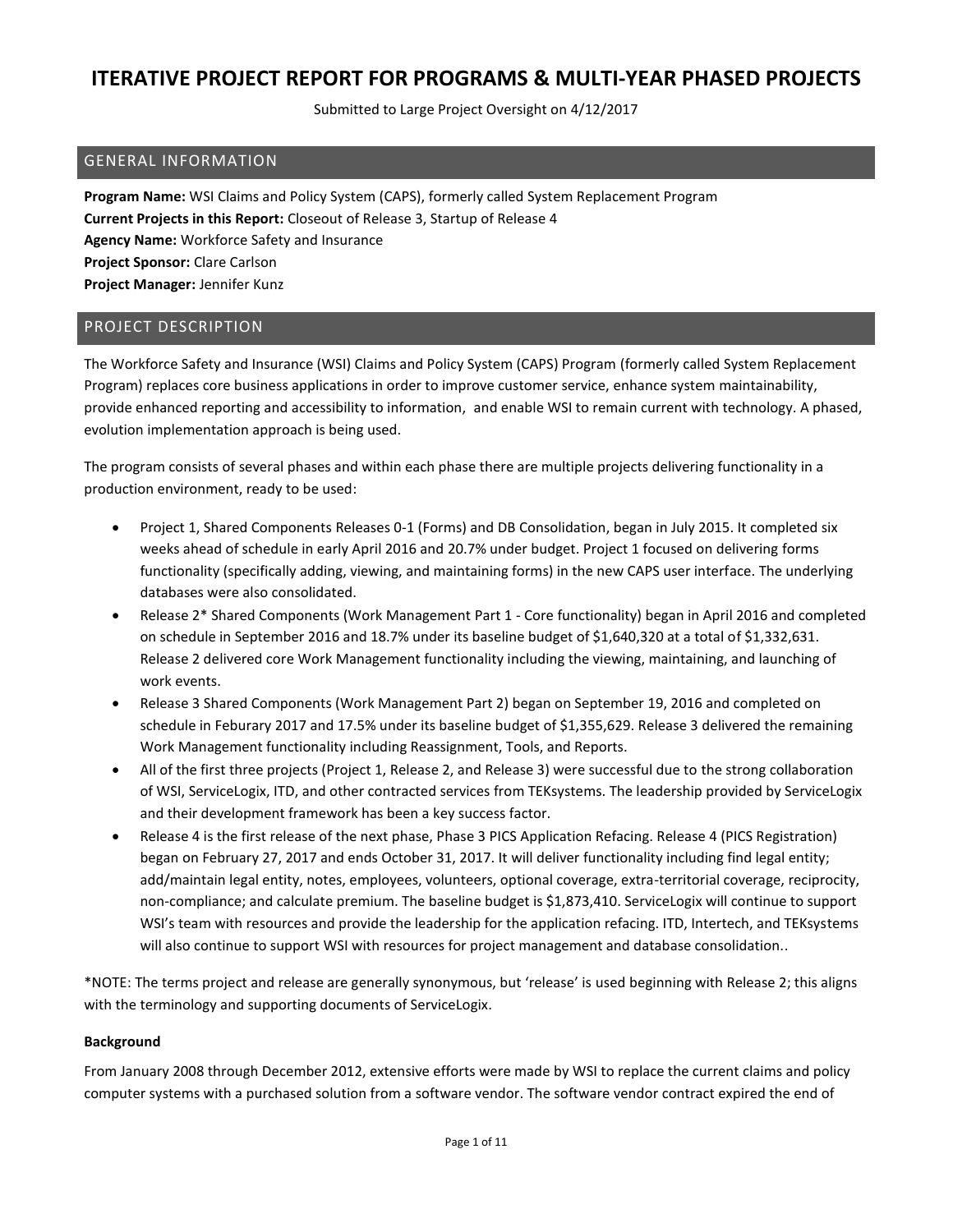Submitted to Large Project Oversight on 4/12/2017

December 2012 and a decision was made not to extend the contract, effectively terminating the course of the initiative prior to successful implementation. Efforts then continued with planning the strategy and determining the best alternative for continuing in order to achieve the original objectives along with any new objectives.

From February 2013 through June 2015, WSI completed six steps at the direction of the ESC in preparation of any procurement related to replacing the current claims and policy systems. These six steps included performing lessons learned, reviewing business processes, performing market research, performing an architecture review, developing a new charter, and reviewing requirements. WSI also retained the services of Major Oak Consulting as an independent third party to perform an objective evaluation of various options to replace WSI's core business systems. The ESC approved moving forward with Major Oak's recommendation to implement the "Evolutionary Approach" for WSI's core system replacement/upgrade which minimizes risks and costs.

Also during this time frame from January through June 2015, a core planning team worked with WSI and ITD staff (with support from the ESC, Governing Committee, and various WSI/ITD/OMB staff) to complete Phase 1, a comprehensive Planning and Analysis Phase which included a Database Consolidation Analysis and Design, a Detailed Evolution Roadmap, a Program Plan and Schedule, and Procurements for the Phase 2.

## BUSINESS NEEDS AND PROBLEMS

The specific primary business needs to be met (with measurements detailed in the next section) through the program are as follows:

- Provide current industry web-based technology for core business systems supporting Injury Services and Employer Services and replace existing client-server based systems
- Provide a system with enhanced reporting and accessibility to information

As described in the project charter, this program also aligns exceptionally well with WSI's organizational purpose and mission.

## PROJECT FORMAT

#### **Program Start Date:** 7/1/2015

#### **Budget Allocation at Time of Initial Start Date:** \$5,760,000 for the 2015-2017 biennium

**How Many Phases Expected at Time of Initial Start Date:** Four phases and 20 projects are expected, plus a fifth phase for Transition and Program Closeout

**Phased Approach Description:** This program consists of four phases and within each phase there are multiple projects delivering functionality in a production environment, ready to be used. Over the course of each project, the application user interface will be re-faced into a new user interface and the data and programming logic retained, a key success factor. The first project also included the consolidation of the underlying databases. This "Evolutionary Approach" minimizes risk and costs and will replace WSI's core systems incrementally *into production* with *usable functionality* approximately every 6-10 months.

**Estimated End Date for All Phases Known at Time of Initial Start Date:** The last phase is expected to end in 2023, but depends on the detailed planning and baselines of each project.

### PROJECT ROAD MAP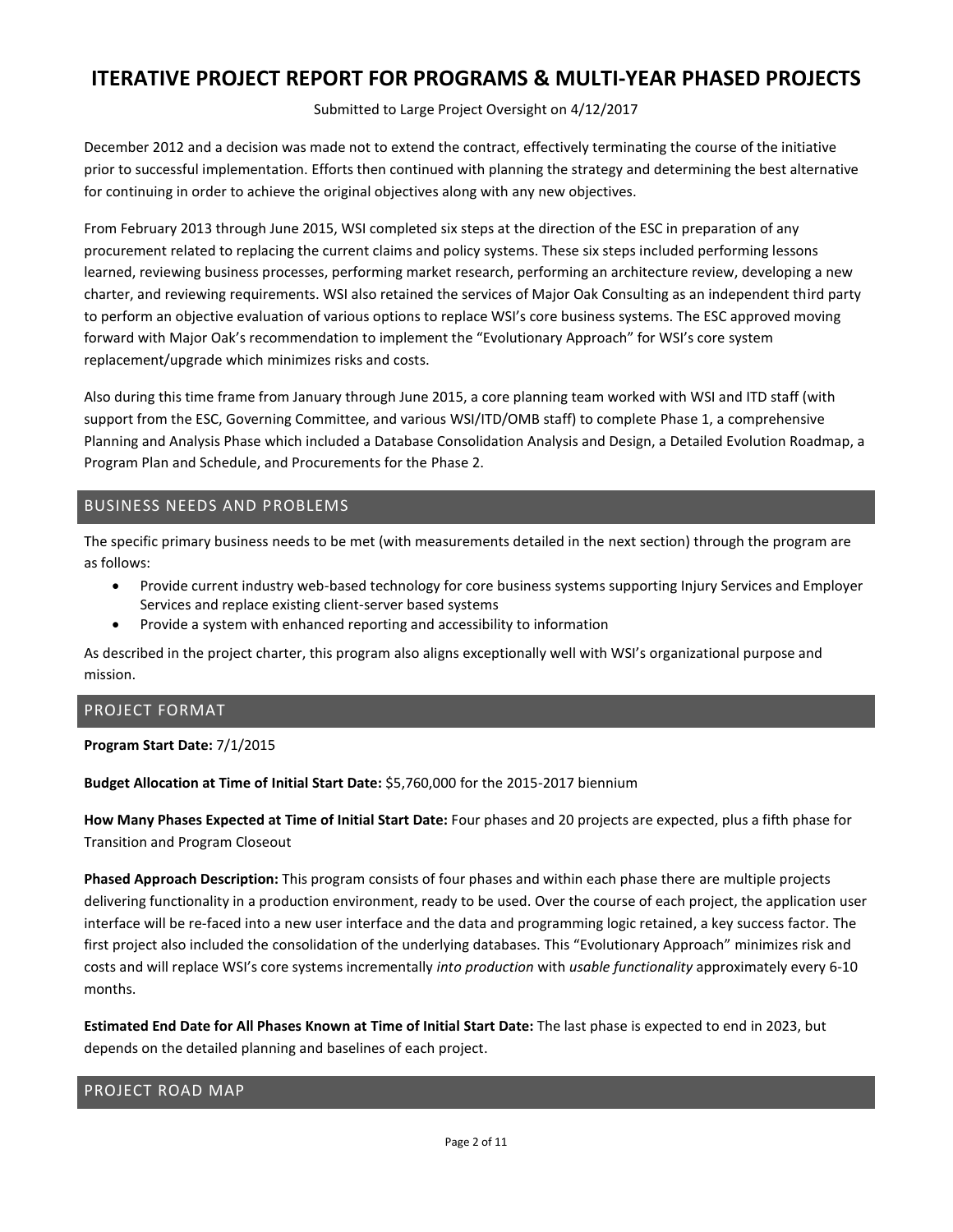Submitted to Large Project Oversight on 4/12/2017

The project road map shows the high level plan or vision for the program/projects/phases. It is intended to offer a picture of the lifespan of all the effort that is expected to be required to achieve the business objectives.

| Project or       | <b>Title</b>                                       | <b>Scope Statement</b>                              | <b>Estimated Duration</b>               | <b>Estimated</b>    |
|------------------|----------------------------------------------------|-----------------------------------------------------|-----------------------------------------|---------------------|
| <b>Phase</b>     |                                                    |                                                     | (months)                                | <b>Budget</b>       |
| <b>PHASE 1</b>   | <b>Planning and Analysis</b>                       |                                                     | Completed 6/30/15                       | N/A                 |
| (COMPLETE)       |                                                    |                                                     |                                         |                     |
| <b>PHASE 2</b>   | <b>DB Consolidation and</b>                        |                                                     |                                         |                     |
| (COMPLETE)       | <b>Shared Components</b>                           |                                                     |                                         |                     |
|                  | <b>Refacing</b>                                    |                                                     |                                         |                     |
| Project 1        | <b>Shared Components</b>                           | <b>COMPLETE: Delivered the refaced Work</b>         | 10 months $-$                           | \$1,793,317         |
|                  | Releases 0-1 (Forms) and                           | Management Forms functionality into                 | Completed 4/8/16                        | (See next           |
|                  | <b>DB Consolidation</b>                            | production                                          | (See next section                       | section for         |
|                  |                                                    | Consolidated the PICS and CMS<br>databases into one | for Actual Duration)                    | <b>Actual Cost)</b> |
| Release 2        | Work Management Part 1                             | <b>COMPLETE: Deliver the refaced Work</b>           | $6$ months $-$                          | \$1,640,000         |
|                  | (Core)                                             | Management Core functionality into                  | Completed 9/23/16                       | (See next           |
|                  |                                                    | production                                          | (see next section                       | section for         |
|                  |                                                    |                                                     | for Actual Duration)                    | <b>Actual Cost)</b> |
|                  |                                                    |                                                     |                                         |                     |
| Release 3        | Work Management Part 2                             | <b>COMPLETE: Deliver the refaced Work</b>           | 6 months $-$                            | \$1,355,629         |
|                  | (Reassignment & Tools)                             | Management Reassignment and Tools                   | Completed 2/24/17                       | (See next           |
|                  |                                                    | functionality into production                       | (See next section                       | section for         |
|                  |                                                    |                                                     | for Actual Duration)                    | <b>Actual Cost)</b> |
| PHASE 3 (IN      | <b>Policy (PICS) Application</b>                   |                                                     | 3 years,                                | \$10,000,000        |
| <b>PROGRESS)</b> | <b>Refacing</b>                                    |                                                     | 6 Projects/                             | for all of          |
|                  |                                                    |                                                     | <b>Releases</b>                         | Phase 3             |
| Release 4        | Registration                                       | IN PROGRESS: Deliver the refaced PICS               | 7 months                                |                     |
|                  |                                                    | Registration functionality into                     |                                         |                     |
| Release 5        | Policy Maintenance Part 1                          | production<br>Deliver the refaced PICS Policy       |                                         |                     |
|                  |                                                    | Maintenance Part 1 functionality into               |                                         |                     |
|                  |                                                    | production                                          |                                         |                     |
| Release 6        | Policy Maintenance Part 2                          | Deliver the refaced PICS Policy                     |                                         |                     |
|                  |                                                    | Maintenance Part 2 functionality into               |                                         |                     |
|                  |                                                    | production                                          |                                         |                     |
| Release 7        | Policy Maintenance Part 3                          | Deliver the refaced PICS Policy                     |                                         |                     |
|                  |                                                    | Maintenance Part 3 functionality into               |                                         |                     |
|                  |                                                    | production                                          |                                         |                     |
| Release 8        | <b>Payroll Reporting</b>                           | Deliver the refaced PICS Payroll                    |                                         |                     |
|                  |                                                    | Reporting functionality into production             |                                         |                     |
| Release 9        | <b>Activities Inquiry</b>                          | Deliver the refaced PICS Activities Inquiry         |                                         |                     |
|                  | (Dashboards)                                       | (Dashboards) functionality into                     |                                         |                     |
|                  |                                                    | production                                          |                                         |                     |
| <b>PHASE 4</b>   | <b>Claims (CMS) Application</b><br><b>Refacing</b> |                                                     | 4 years, 11<br><b>Projects/Releases</b> | \$15,000,000        |
| Release 10       | Claim Registration                                 | Deliver the refaced CMS Claim                       |                                         |                     |
|                  |                                                    | Registration functionality into                     |                                         |                     |
|                  |                                                    | production                                          |                                         |                     |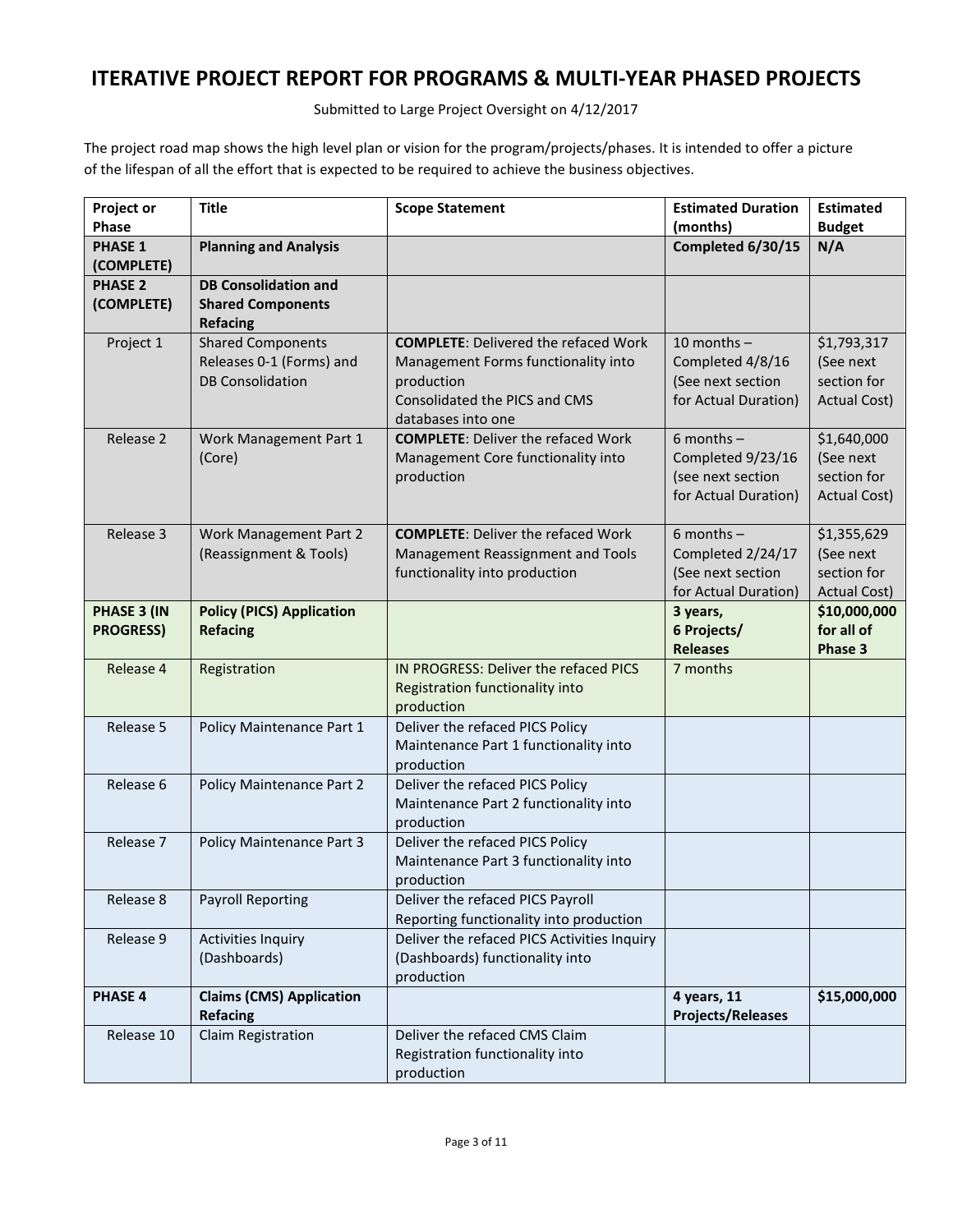| <b>Project or</b> | <b>Title</b>                | <b>Scope Statement</b>                  | <b>Estimated Duration</b> | <b>Estimated</b> |
|-------------------|-----------------------------|-----------------------------------------|---------------------------|------------------|
| <b>Phase</b>      |                             |                                         | (months)                  | <b>Budget</b>    |
| Release 11        | Claim Parties &             | Deliver the refaced CMS Claim Parties   |                           |                  |
|                   | Maintenance Part 1          | and Maintenance Part 1 functionality    |                           |                  |
|                   |                             | into production                         |                           |                  |
| Release 12        | Claim Parties &             | Deliver the refaced CMS Claim Parties   |                           |                  |
|                   | <b>Maintenance Part 2</b>   | and Maintenance Part 2 functionality    |                           |                  |
|                   |                             | into production                         |                           |                  |
| Release 13        | Wages and Reserves          | Deliver the refaced CMS Wages and       |                           |                  |
|                   |                             | Reserves functionality into production  |                           |                  |
| Release 14        | Payments Part 1             | Deliver the refaced CMS Payments Part 1 |                           |                  |
|                   |                             | functionality into production           |                           |                  |
| Release 15        | Payments Part 2             | Deliver the refaced CMS Payments Part 2 |                           |                  |
|                   |                             | functionality into production           |                           |                  |
| Release 16        | <b>Medical Part 1</b>       | Deliver the refaced CMS Medical Part 1  |                           |                  |
|                   |                             | functionality into production           |                           |                  |
| Release 17        | <b>Medical Part 2</b>       | Deliver the refaced CMS Medical Part 2  |                           |                  |
|                   |                             | functionality into production           |                           |                  |
| Release 18        | Field/Fraud/Claim Inquiry   | Deliver the refaced CMS                 |                           |                  |
|                   |                             | Field/Fraud/Claim Inquiry functionality |                           |                  |
|                   |                             | into production                         |                           |                  |
| Release 19        | Legal/Rehab                 | Deliver the refaced CMS Legal/Rehab     |                           |                  |
|                   |                             | functionality into production           |                           |                  |
| Release 20        | Claims Tools/Administration | Deliver the refaced CMS Claims Tools/   |                           |                  |
|                   |                             | Administration functionality into       |                           |                  |
|                   |                             | production                              |                           |                  |
| <b>PHASE 5</b>    | <b>Transition, Program</b>  |                                         | 5 months                  | \$45,000         |
|                   | Closeout                    |                                         |                           |                  |

Submitted to Large Project Oversight on 4/12/2017

## PROJECT BASELINES

The baselines below are entered for only those projects or phases that have been planned. At the completion of a project or phase a new planning effort will occur to baseline the next project/phase and any known actual finish dates and costs for completed projects/phases will be recorded. The startup report will be submitted again with the new information.

| Project   | <b>Baseline Start</b> | <b>Baseline End</b> | <b>Baseline</b> | <b>Actual Finish</b> | <b>Schedule</b> | <b>Actual Cost</b> | Cost     |
|-----------|-----------------------|---------------------|-----------------|----------------------|-----------------|--------------------|----------|
| or Phase  | Date                  | Date                | <b>Budget</b>   | Date                 | Variance        |                    | Variance |
| Project 1 | 7/1/2015              | 5/19/2016           | \$1,630,288     | 4/08/2016            | 3.8%            | \$1,292,069        | 20.7%    |
|           |                       |                     |                 |                      | ahead           |                    | under    |
| Release 2 | 4/11/2016             | 9/30/2016           | \$1,640,320     | 9/23/2016            | 0%              | \$1,332,631        | 18.7%    |
|           |                       |                     |                 |                      |                 |                    | under    |
| Release 3 | 9/19/2016             | 2/28/2017           | \$1,355,629     | 2/24/2017            | 0%              | \$1,115,716        | 17.5%    |
|           |                       |                     |                 |                      |                 |                    | under    |
| Release 4 | 2/27/2017             | 10/31/2017          | \$1,873,410     |                      |                 |                    |          |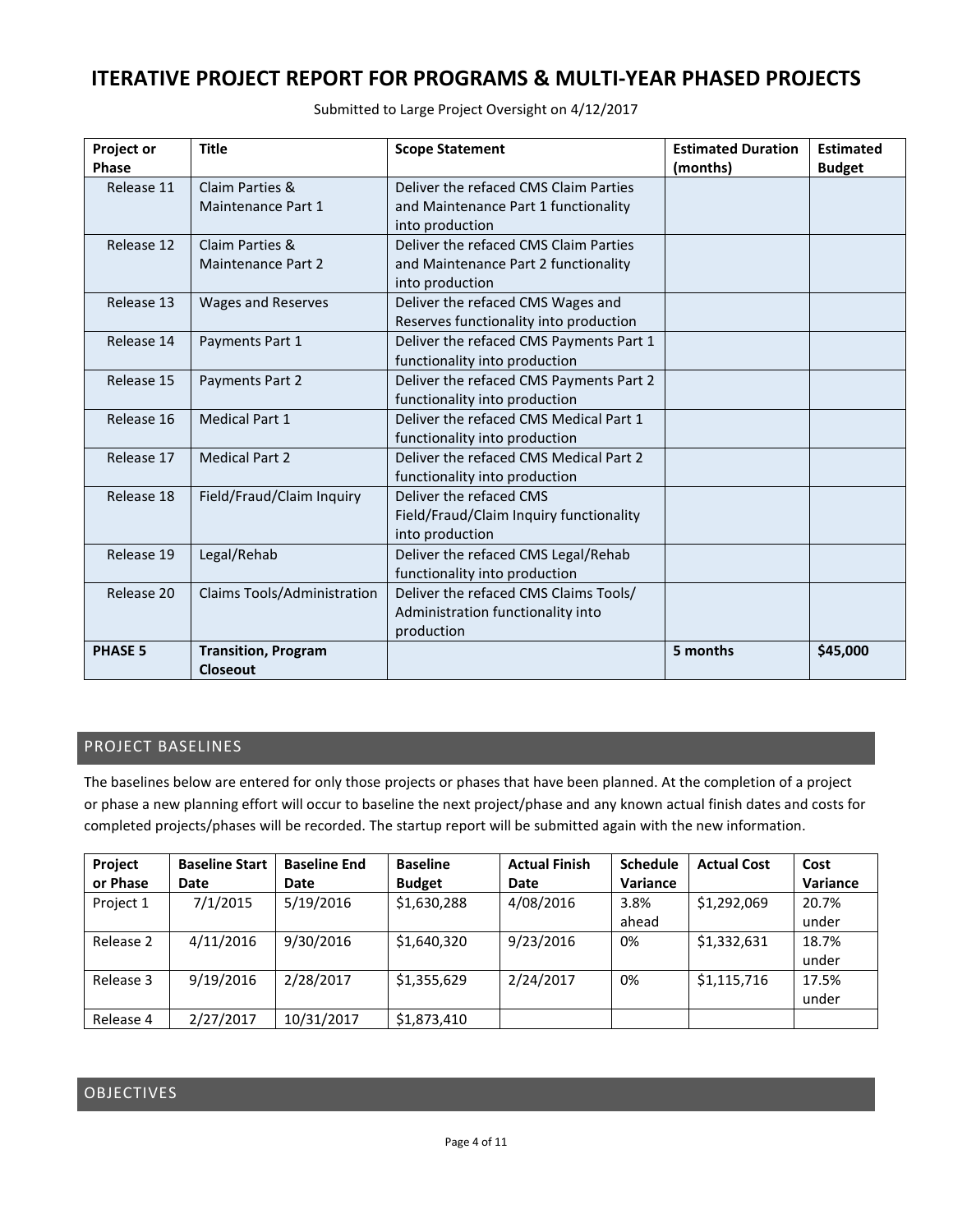Submitted to Large Project Oversight on 4/12/2017

**Note:** \*The objectives for the WSI CAPS program were defined in the project charter at the program level; this means each project will meet a portion of the measurements, but full benefit measurements will not be available until the evolution of each of the systems is complete (i.e. the end of each phase and/or the program).

| Project or | <b>Business Objective</b> | <b>Measurement Description</b>                          | Met/           | <b>Measurement</b> |
|------------|---------------------------|---------------------------------------------------------|----------------|--------------------|
| Phase      |                           |                                                         | <b>Not Met</b> | <b>Outcome</b>     |
|            | <b>Business Need 1:</b>   |                                                         |                |                    |
|            | Provide current           |                                                         |                |                    |
|            | industry web-based        |                                                         |                |                    |
|            | technology for core       |                                                         |                |                    |
|            | business systems          |                                                         |                |                    |
|            | supporting Injury         |                                                         |                |                    |
|            | Services and Employer     |                                                         |                |                    |
|            | Services and replace      |                                                         |                |                    |
|            | existing client server    |                                                         |                |                    |
|            | based systems.            |                                                         |                |                    |
| Phase 3    | Objective 1.1:            | Measurement 1.1.1: Upon completion of the "Policy       |                |                    |
| Rel 6      | Maintain or improve       | Evolution" (including Billing and Workflow)             |                |                    |
|            | upon existing             | implementation, there will be no measureable loss of    |                |                    |
| 2020       | business                  | policy process efficiencies as measured by operating    |                |                    |
|            | functionality/capabili    | reports. The most recent operating report prior to the  |                |                    |
|            | ties (i.e. at a           | start of the Policy Evolution will be used as the       |                |                    |
|            | minimum, no loss of       | benchmark and will be compared to the first available   |                |                    |
|            | current process           | operating report following the completion of the        |                |                    |
|            | efficiencies and          | Policy Evolution.                                       |                |                    |
|            | automation)               |                                                         |                |                    |
| Phase 3    |                           | Measurement 1.1.2: Upon completion of the "Policy       |                |                    |
| Rel 6      |                           | Evolution" (including Billing and Workflow)             |                |                    |
|            |                           | implementation, all new policy related process          |                |                    |
| 2020       |                           | changes, enhancements, and efficiencies identified by   |                |                    |
|            |                           | the WSI continuous improvement team for inclusion in    |                |                    |
|            |                           | the Policy Evolution are fully deployed and functioning |                |                    |
|            |                           | according to documented requirements.                   |                |                    |
| Phase 4    |                           | Measurement 1.1.3: Upon completion of the "Claims       |                |                    |
| Rel 11     |                           | Evolution" (including Bill Review and Workflow)         |                |                    |
|            |                           | implementation, there will be no measureable loss of    |                |                    |
| 2023       |                           | claims process efficiencies as measured by operating    |                |                    |
|            |                           | reports. The most recent operating report prior to the  |                |                    |
|            |                           | start of the Claims Evolution will be used as the       |                |                    |
|            |                           | benchmark and will be compared to the first available   |                |                    |
|            |                           | operating report following the completion of the        |                |                    |
|            |                           | Claims Evolution.                                       |                |                    |
| Phase 4    |                           | Measurement 1.1.4: Upon completion of the "Claims       |                |                    |
| Rel 11     |                           | Evolution" (including Bill Review and Workflow)         |                |                    |
|            |                           | implementation, all new claims related process          |                |                    |
| 2023       |                           | changes, enhancements, and efficiencies identified by   |                |                    |
|            |                           | the WSI continuous improvement team for inclusion in    |                |                    |
|            |                           | the Claims Evolution are fully deployed and             |                |                    |
|            |                           | functioning according to documented requirements.       |                |                    |
| Phase 5    | Objective 1.2:            | Measurement 1.2.1: Upon completion of the "Policy       |                |                    |
|            | Enhance customer          | Evolution" (including Billing and Workflow)             |                |                    |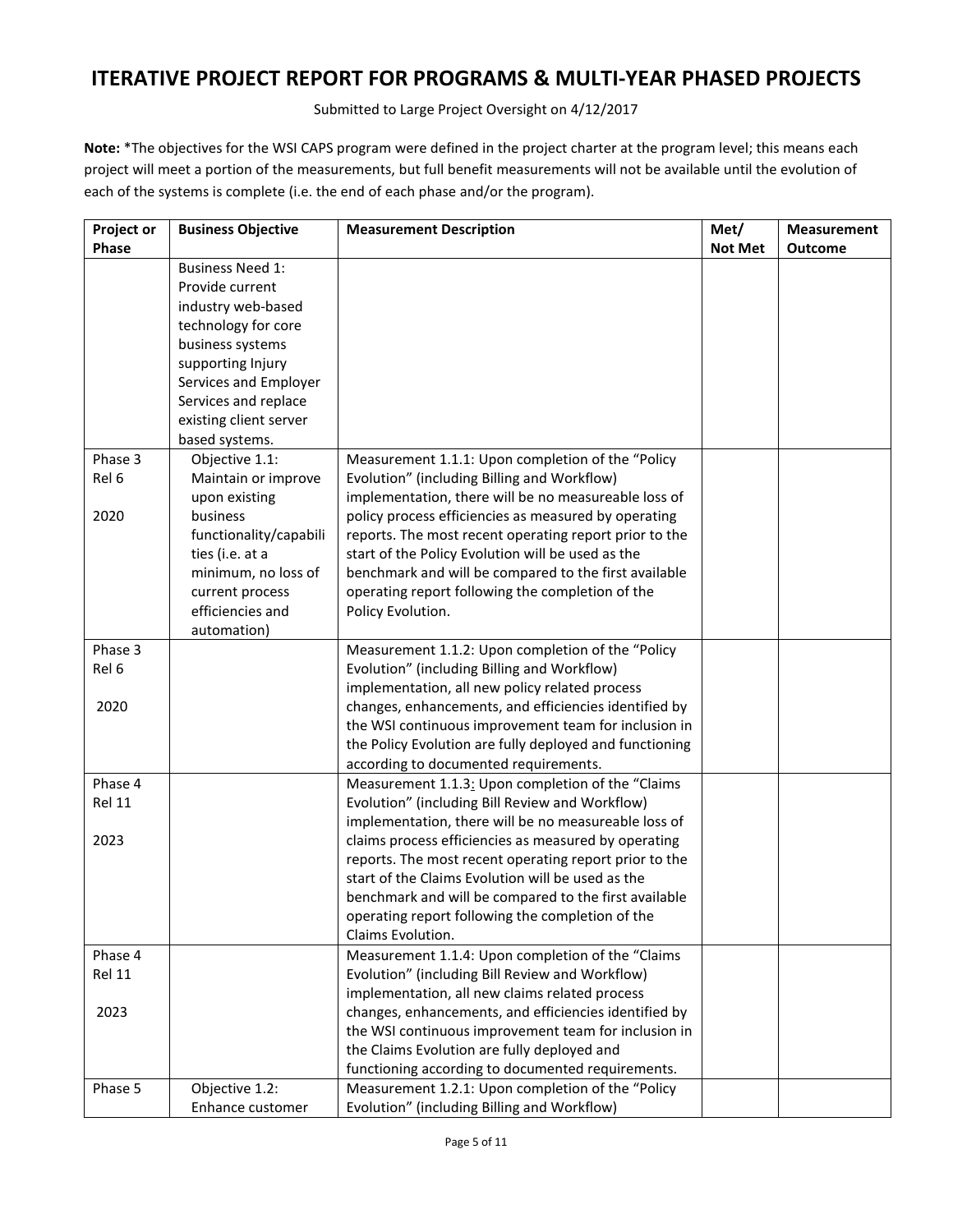| Project or<br>Phase                      | <b>Business Objective</b>                                                                                        | <b>Measurement Description</b>                                                                                                                                                                                                                                                                                                                                                                                                                                                                                                                                                                                                         | Met/<br><b>Not Met</b> | <b>Measurement</b><br><b>Outcome</b> |
|------------------------------------------|------------------------------------------------------------------------------------------------------------------|----------------------------------------------------------------------------------------------------------------------------------------------------------------------------------------------------------------------------------------------------------------------------------------------------------------------------------------------------------------------------------------------------------------------------------------------------------------------------------------------------------------------------------------------------------------------------------------------------------------------------------------|------------------------|--------------------------------------|
| 2023                                     | and staff accessibility<br>to policy and claims<br>related applications<br>and corresponding<br>data/information | implementation, WSI staff (with the appropriate<br>security) will have access to the Policy system from<br>anywhere there is an internet connection.                                                                                                                                                                                                                                                                                                                                                                                                                                                                                   |                        |                                      |
| Phase 3<br>$Rel 6 + 6$<br>months<br>2020 |                                                                                                                  | Measurement 1.2.2: Within six months following the<br>completion of the "Policy Evolution" (including Billing<br>and Workflow) implementation, employers will have<br>self-service access to premium and loss data specific<br>to their account for purposes of managing their<br>policies and claim losses.                                                                                                                                                                                                                                                                                                                           |                        |                                      |
| Phase 4<br><b>Rel 11</b><br>2023         |                                                                                                                  | Measurement 1.2.3: Upon completion of the "Claims<br>Evolution" (including Bill Review and Workflow)<br>implementation, WSI staff (with the appropriate<br>security) will have access to the Claims system from<br>anywhere there is an internet connection.                                                                                                                                                                                                                                                                                                                                                                           |                        |                                      |
| Phase 4<br>Rel 11 +6<br>months<br>2024   |                                                                                                                  | Measurement 1.2.4: Within six months following the<br>completion of the "Claims Evolution" (including Bill<br>Review and Workflow) implementation, employers,<br>providers, and injured workers will have self-service<br>access to claim related data specific to their<br>account/entity.                                                                                                                                                                                                                                                                                                                                            |                        |                                      |
| Phase 5<br>2023                          | Objective 1.3<br>Improve policy and<br>claims system<br>navigation and ease<br>of use for WSI staff              | Measurement 1.3.1 Upon completion of the Policy and<br>Claims Evolution implementations there is a single<br>user interface for accessing policy and claims<br>functionality.                                                                                                                                                                                                                                                                                                                                                                                                                                                          |                        |                                      |
|                                          |                                                                                                                  | Measurement 1.3.2: Upon completion of the Policy<br>and Claims Evolution implementations WSI staff will<br>be surveyed to determine the user interface ease of<br>use.                                                                                                                                                                                                                                                                                                                                                                                                                                                                 |                        |                                      |
| Phase 3<br>$Rel 6 + 6$<br>months<br>2020 | Objective 1.4<br>Improve ability to<br>respond to customer<br>and staff requests                                 | Measurement 1.4.1 Within six months following the<br>completion of the "Policy Evolution" (including Billing<br>and Workflow) implementation, there will be a 20%<br>reduction in the turn-around time for completing<br>policy related system change/enhancement requests.<br>Prior to the start of the Policy Evolution a benchmark<br>of the average turn-around time for completing policy<br>related system change/enhancement requests will be<br>established from ITSM and will be compared to the<br>average turn-around time for completing requests<br>after six months following the completion of the Policy<br>Evolution. |                        |                                      |
| Phase 3<br>$Rel 6 + 6$<br>months<br>2020 |                                                                                                                  | Measurement 1.4.2: Within six months following the<br>completion of the "Policy Evolution" (including Billing<br>and Workflow) implementation, there will be a 10%<br>reduction in the amount of time spent by WSI policy<br>staff in providing employers with reports and<br>information. Prior to the start of the Policy Evolution a                                                                                                                                                                                                                                                                                                |                        |                                      |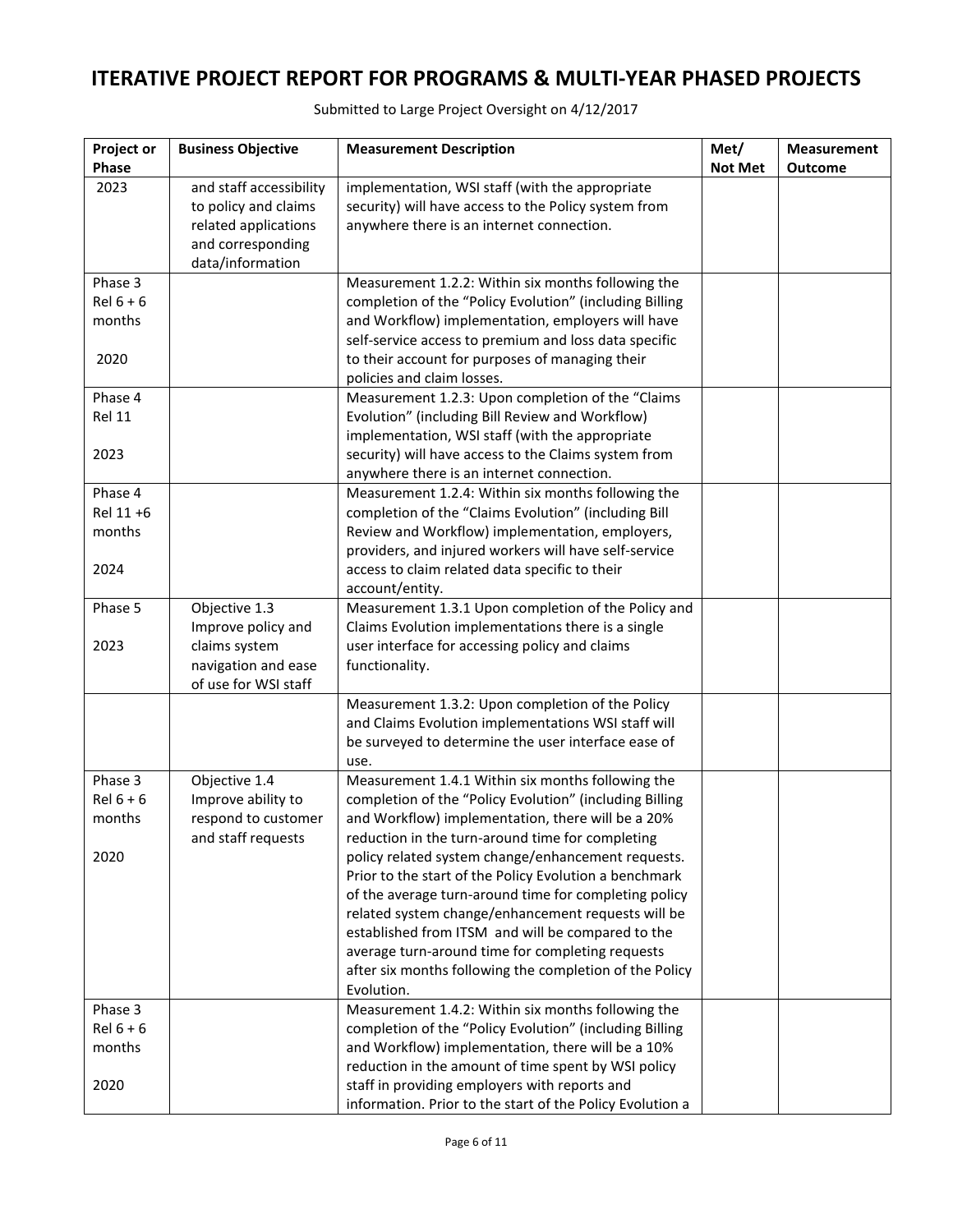Submitted to Large Project Oversight on 4/12/2017

| <b>Project or</b> | <b>Business Objective</b>           | <b>Measurement Description</b>                                                                                                                                                                                                                                                                                  | Met/           | <b>Measurement</b> |
|-------------------|-------------------------------------|-----------------------------------------------------------------------------------------------------------------------------------------------------------------------------------------------------------------------------------------------------------------------------------------------------------------|----------------|--------------------|
| Phase             |                                     |                                                                                                                                                                                                                                                                                                                 | <b>Not Met</b> | <b>Outcome</b>     |
|                   |                                     | benchmark of the average amount of staff time per<br>month spent providing employers with reports and<br>information will be established and will be compared<br>to the average amount of time spent providing reports<br>and information after six months following the<br>completion of the Policy Evolution. |                |                    |
| Phase 4           |                                     | Measurement 1.4.3: Within six months following the                                                                                                                                                                                                                                                              |                |                    |
| Rel 11 +6         |                                     | completion of the "Claims Evolution" (including Bill                                                                                                                                                                                                                                                            |                |                    |
| months            |                                     | Review and Workflow) implementation, there will be a                                                                                                                                                                                                                                                            |                |                    |
| 2024              |                                     | 20% reduction in the turn-around time for completing<br>claims related system change/enhancement requests.                                                                                                                                                                                                      |                |                    |
|                   |                                     | Prior to the start of the Claims Evolution a benchmark                                                                                                                                                                                                                                                          |                |                    |
|                   |                                     | of the average turn-around time for completing claims                                                                                                                                                                                                                                                           |                |                    |
|                   |                                     | related system change/enhancement requests will be                                                                                                                                                                                                                                                              |                |                    |
|                   |                                     | established from ITSM and will be compared to the                                                                                                                                                                                                                                                               |                |                    |
|                   |                                     | average turn-around time for completing requests                                                                                                                                                                                                                                                                |                |                    |
|                   |                                     | after six months following the completion of the                                                                                                                                                                                                                                                                |                |                    |
|                   |                                     | Claims Evolution.                                                                                                                                                                                                                                                                                               |                |                    |
| Phase 4           |                                     | Measurement 1.4.4: Within six months following the                                                                                                                                                                                                                                                              |                |                    |
| Rel 11 +6         |                                     | completion of the "Claims Evolution" (including Bill                                                                                                                                                                                                                                                            |                |                    |
| months            |                                     | Review and Workflow) implementation, there will be a                                                                                                                                                                                                                                                            |                |                    |
| 2024              |                                     | 10% reduction in the amount of time spent by WSI<br>Injury Services staff in providing employers, providers,                                                                                                                                                                                                    |                |                    |
|                   |                                     | and injured workers with reports and information.                                                                                                                                                                                                                                                               |                |                    |
|                   |                                     | Prior to the start of the Claims Evolution a benchmark                                                                                                                                                                                                                                                          |                |                    |
|                   |                                     | of the average amount of staff time per month spent                                                                                                                                                                                                                                                             |                |                    |
|                   |                                     | providing employers, providers, and injured workers                                                                                                                                                                                                                                                             |                |                    |
|                   |                                     | with reports and information will be established and                                                                                                                                                                                                                                                            |                |                    |
|                   |                                     | will be compared to the average amount of time spent                                                                                                                                                                                                                                                            |                |                    |
|                   |                                     | providing reports and information after six months                                                                                                                                                                                                                                                              |                |                    |
|                   |                                     | following the completion of the Claims Evolution.                                                                                                                                                                                                                                                               |                |                    |
|                   | <b>Business Need 2:</b>             |                                                                                                                                                                                                                                                                                                                 |                |                    |
|                   | Provide a system with               |                                                                                                                                                                                                                                                                                                                 |                |                    |
|                   | enhanced reporting                  |                                                                                                                                                                                                                                                                                                                 |                |                    |
|                   | and accessibility to<br>information |                                                                                                                                                                                                                                                                                                                 |                |                    |
| Phase 5           | Objective 2.1                       | Measurement 2.1.1: Eliminate redundant data                                                                                                                                                                                                                                                                     |                |                    |
|                   | Improve data                        | between claims and policy systems. During database                                                                                                                                                                                                                                                              |                |                    |
| 2023              | integrity of/between                | consolidation planning and design identify and                                                                                                                                                                                                                                                                  |                |                    |
|                   | core business                       | document the occurrences of redundant data                                                                                                                                                                                                                                                                      |                |                    |
|                   | systems supporting                  | between claims and policy systems. Upon completion                                                                                                                                                                                                                                                              |                |                    |
|                   | Injury Services and                 | of database consolidation verify that all occurrences of                                                                                                                                                                                                                                                        |                |                    |
|                   | <b>Employer Services</b>            | data redundancy have been eliminated.                                                                                                                                                                                                                                                                           |                |                    |
| Phase 5           | Objective 2.2                       | Measurement 2.2.1: Access to all legacy data (i.e.                                                                                                                                                                                                                                                              |                |                    |
|                   | Maintain access to all              | history data) is available throughout and following                                                                                                                                                                                                                                                             |                |                    |
| 2023              | legacy data                         | project completion without having to access multiple                                                                                                                                                                                                                                                            |                |                    |
|                   | supporting Injury                   | systems.                                                                                                                                                                                                                                                                                                        |                |                    |
|                   | Services and                        |                                                                                                                                                                                                                                                                                                                 |                |                    |
|                   | <b>Employer Services</b>            |                                                                                                                                                                                                                                                                                                                 |                |                    |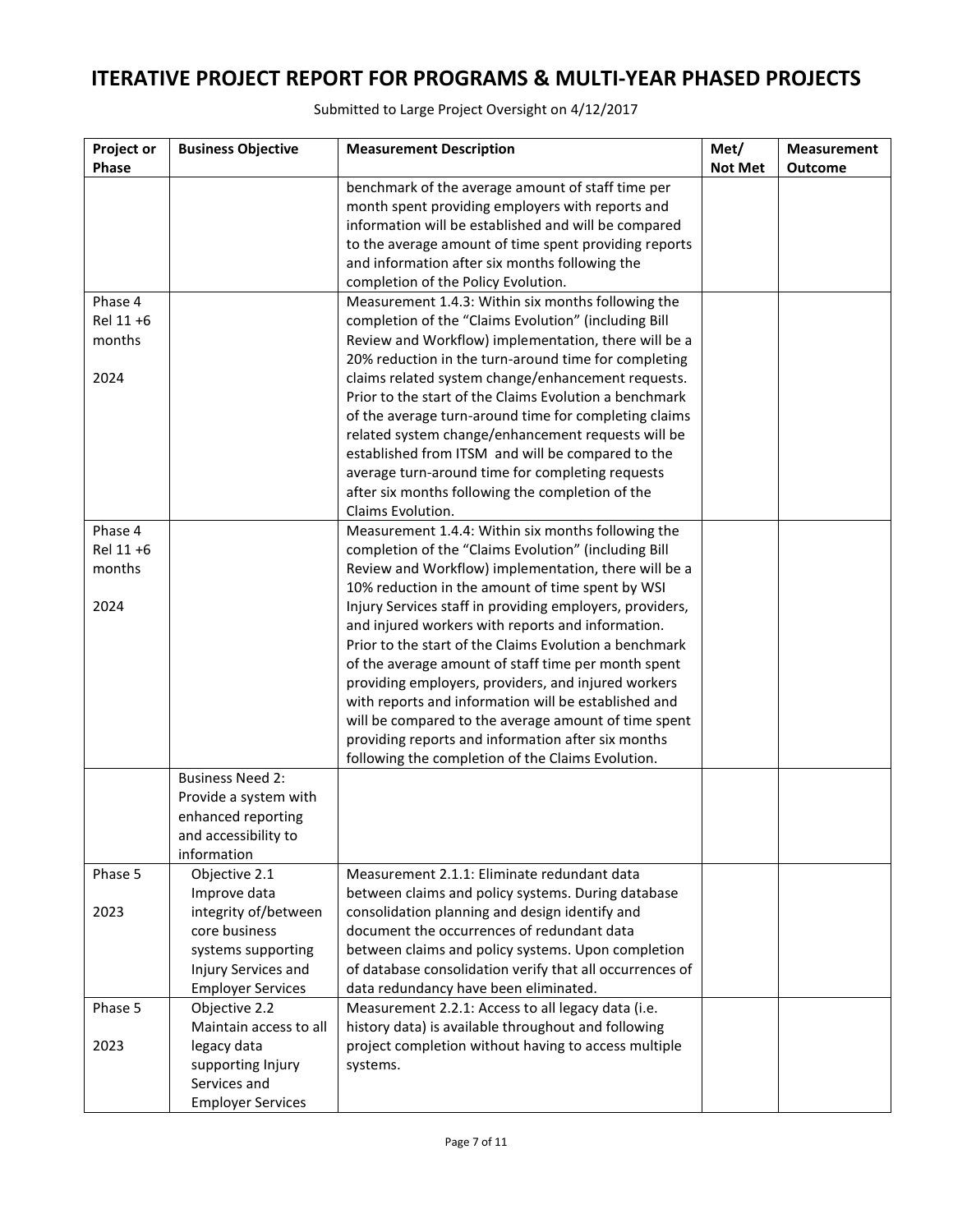Submitted to Large Project Oversight on 4/12/2017

| Project or    | <b>Business Objective</b> | <b>Measurement Description</b>                      | Met/           | <b>Measurement</b> |
|---------------|---------------------------|-----------------------------------------------------|----------------|--------------------|
| <b>Phase</b>  |                           |                                                     | <b>Not Met</b> | <b>Outcome</b>     |
| Phase 3       | Objective 2.3             | Measurement 2.3.1: Upon completion of the "Policy   |                |                    |
| Rel 6         | Improve reporting         | Evolution" (including Billing and Workflow)         |                |                    |
|               | and Business              | implementation, an easy method of accessing Policy  |                |                    |
| 2020          | Intelligence (BI)         | summary and detail information from a single set of |                |                    |
|               | capability                | screens is available to WSI employees.              |                |                    |
| Phase 4       |                           | Measurement 2.3.2: Upon completion of the "Claims"  |                |                    |
| <b>Rel 11</b> |                           | Evolution" (including Bill Review and Workflow)     |                |                    |
|               |                           | implementation, an easy method of accessing Claim   |                |                    |
| 2023          |                           | summary and detail information from a single set of |                |                    |
|               |                           | screens is available to WSI employees.              |                |                    |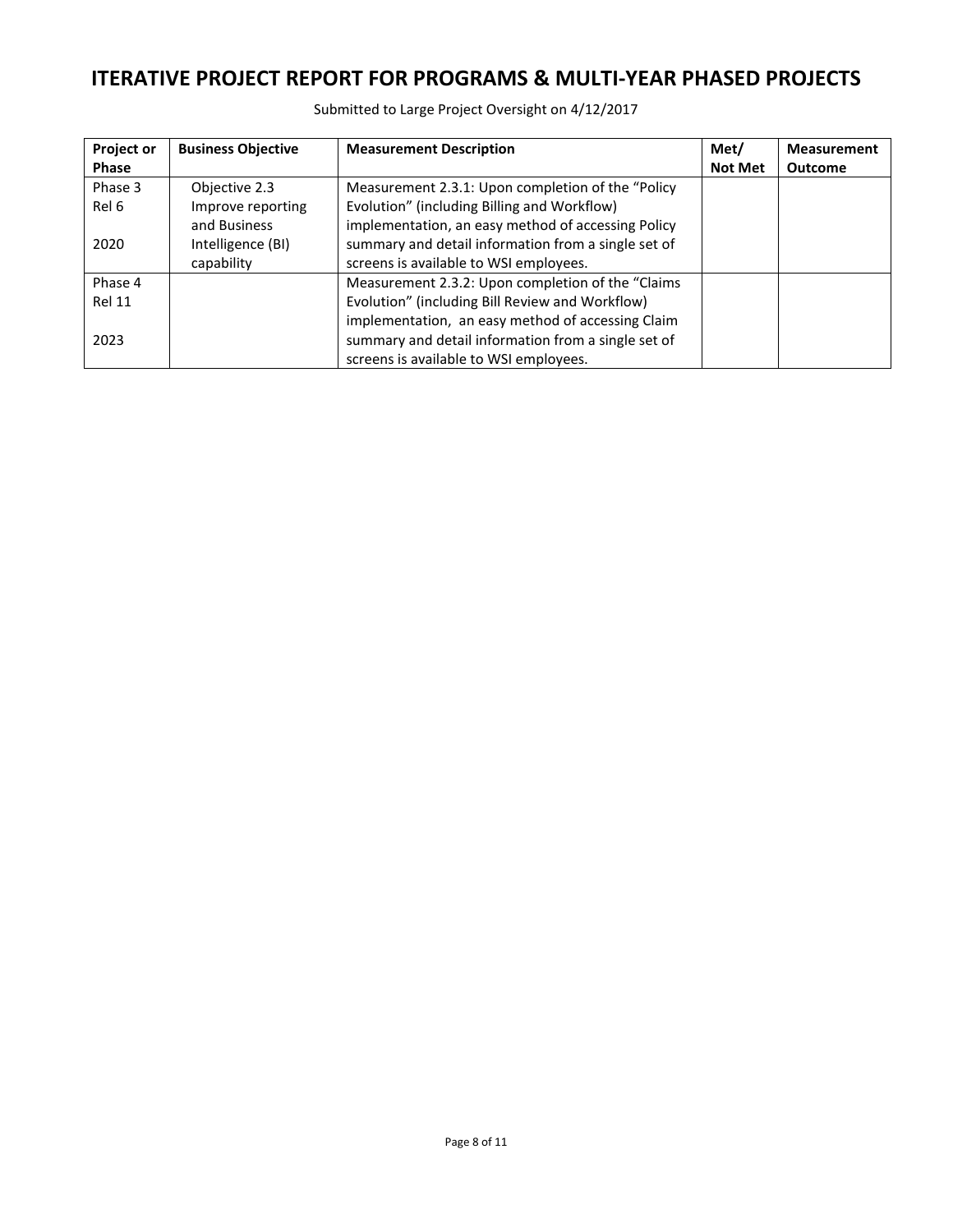Submitted to Large Project Oversight on 4/12/2017

## POST-IMPLEMENTATION REPORT

Post-Implementation Reports are to be performed after each project or phase is completed. A "PIR" is a process that utilizes surveys and meetings to determine what happened in the project/phase and identifies actions for improvement going forward. Typical PIR findings include, "What did we do well?" "What did we learn?" "What should we do differently next time?"

| Project   | Lesson learned, success story, idea for next time, etc.                                                                                                                                                       |
|-----------|---------------------------------------------------------------------------------------------------------------------------------------------------------------------------------------------------------------|
| Project 1 | The new CAPS forms functionality successfully meets the needs of WSI end users. The survey<br>1.                                                                                                              |
|           | respondents who use the forms functionality rated it Above Adequate or Excellent. A few specific                                                                                                              |
|           | comments include:                                                                                                                                                                                             |
|           | "Positive reception of the Forms functionality by the entire agency!! Smooth deployment of the<br>a.                                                                                                          |
|           | Forms functionality along with the (high) degree of readiness leading up to the deployment"                                                                                                                   |
|           | "I think this project was an excellent start in laying the foundation for the entire program and<br>b.                                                                                                        |
|           | future projects to come!!"                                                                                                                                                                                    |
|           | The project was completed six weeks ahead of the Baseline Schedule and 20.7% under the Baseline<br>2.                                                                                                         |
|           | Budget. All deliverables were produced on-time and accepted per the agreed-upon Acceptance<br>Criteria.                                                                                                       |
|           | The survey results show that Communication Management activities were rated as Excellent. There<br>3.                                                                                                         |
|           | was one outlier of Above Adequate and one of Below Adequate.                                                                                                                                                  |
|           | Comments were positive and one highlighted the tremendous success of the Communications Team,<br>4.                                                                                                           |
|           | an internal group to WSI.                                                                                                                                                                                     |
|           | Regarding Organizational Change Management, a question in the survey was "how effective were the<br>5.                                                                                                        |
|           | overall executive and senior managers in addressing, leading, and supporting the project in an                                                                                                                |
|           | effective, positive and energizing manner?" The majority of respondents rated it Excellent with one                                                                                                           |
|           | comment as follows: "this project went so smoothly that there weren't any major issues for executive                                                                                                          |
|           | and senior managers to address but their support in providing approvals, in celebrations, and overall                                                                                                         |
|           | presence was invaluable!"                                                                                                                                                                                     |
|           | According to survey results, Issue and Testing Management were effective with the majority of ratings<br>6.                                                                                                   |
|           | Excellent, a couple at Above Adequate, and one at Below Adequate; comments were positive and there<br>was constructive feedback regarding a need for improvement in the testing of day-in-the-life scenarios. |
| Release 2 | The new CAPS Work Management Core functionality successfully meets the needs of WSI end users.<br>1.                                                                                                          |
|           | The survey respondents who use the Work Management functionality rated it Above Adequate or                                                                                                                   |
|           | Excellent. A few specific comments included:                                                                                                                                                                  |
|           | "I enjoy having an easy and accessible system like CAPS to do much of my daily work and cannot<br>a.                                                                                                          |
|           | wait for more."                                                                                                                                                                                               |
|           | "I like the multi-select function and the FYI function. The FYI function was there previously but is<br>b.                                                                                                    |
|           | being used more often now."                                                                                                                                                                                   |
|           | "I really like that I can see all of my events for both claims and accounts vs. having to toggle<br>c.                                                                                                        |
|           | between the two. That helps ensure that I am keeping an eye on both of them."                                                                                                                                 |
|           | "One really nice thing is being able to see an event that someone else is currently on. In legacy<br>d.                                                                                                       |
|           | Work Manager you could not even see that an event was there if someone else was clicked on it."                                                                                                               |
|           | "It's great that CAPS WM automatically enters the user's name and date upon reassigning that<br>e.                                                                                                            |
|           | event. Legacy relied on the human to enter it."                                                                                                                                                               |
|           | The project was completed on schedule and 18.% under the Baseline Budget.<br>2.                                                                                                                               |
|           | All deliverables were produced on-time and accepted per the agreed-upon Acceptance Criteria.<br>3.                                                                                                            |
|           | The survey results showed all categories were Above Adequate or Excellent. The team conducted a<br>4.                                                                                                         |
|           | comprehensive Lessons Learned initiative to discuss the survey results in small groups and implement                                                                                                          |
|           | any improvements that were necessary.                                                                                                                                                                         |
|           |                                                                                                                                                                                                               |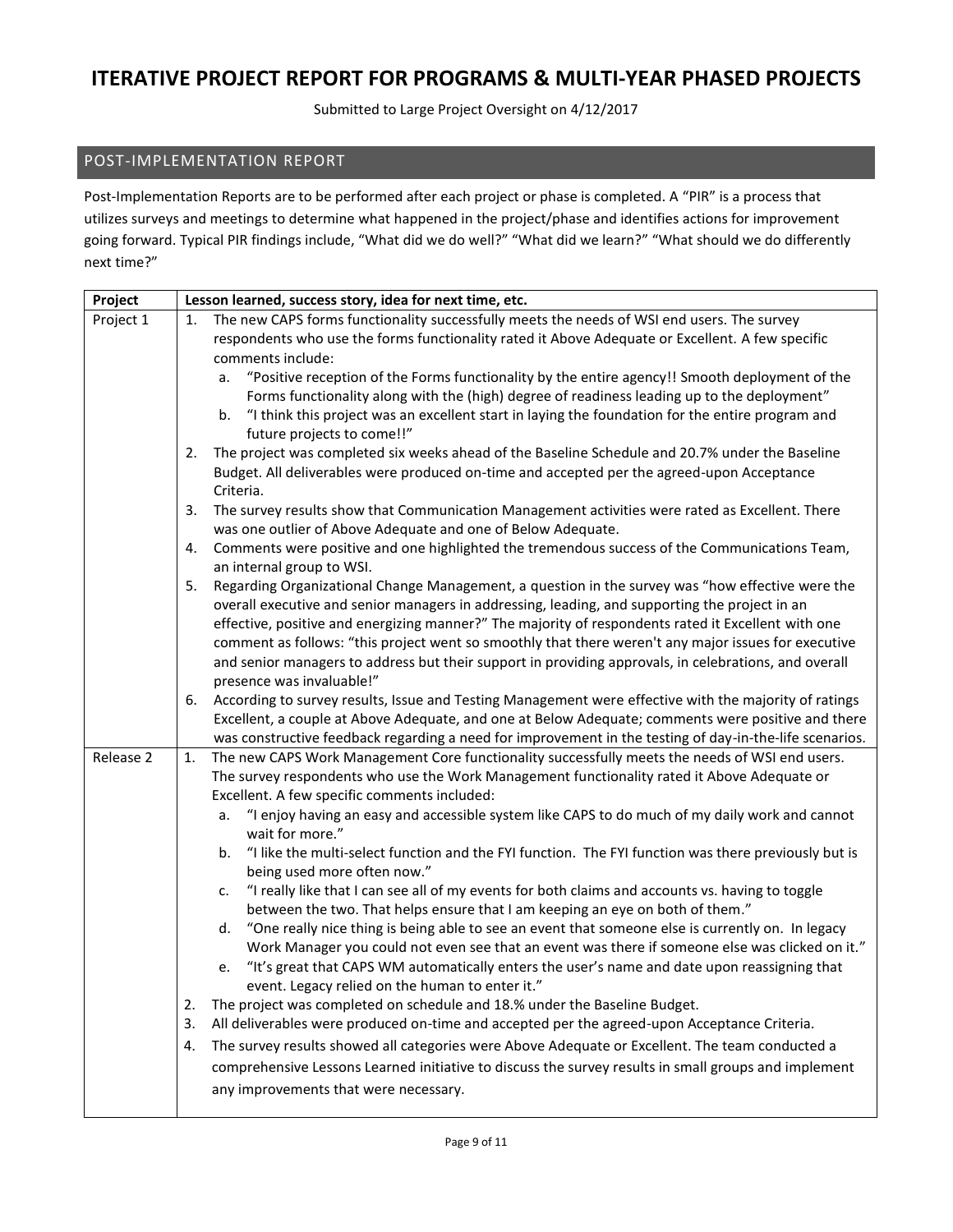Submitted to Large Project Oversight on 4/12/2017

| Release 3 | 1. | The CAPS Work Management Part 2 functionality successfully meets the needs of WSI end users. The<br>survey respondents who use the functionality rated it Above Adequate or Excellent. A few specific<br>comments are included below:                    |
|-----------|----|----------------------------------------------------------------------------------------------------------------------------------------------------------------------------------------------------------------------------------------------------------|
|           |    | a. "The widget tools are nice to have to find fraud events that were inadvertently assigned to people<br>without fraud security. The event history search feature is much faster and easier to understand<br>than the previous version in work manager." |
|           |    | b. "The Event History part of this release is so much better than what we have in Work Manager. It's<br>so nice you can filter in so many different ways and get results faster."                                                                        |
|           |    | c. "I really enjoy the functionality of CAPS. Each time a new release is deployed the functionality is<br>great and easy to move around, work and learn the new system with ease."                                                                       |
|           |    | d. "I enjoy that I can add a note which is automatically retained and dated with the event when<br>pending an event or reassigning it. I do enjoy that when payroll reports are reassigned, it will<br>indicate what date the report was reassigned."    |
|           |    | e. "Resetting escalations is working great. That was a great change not having to reassign them, but<br>instead being able to reset them."                                                                                                               |
|           | 2. | The project was completed on schedule and 17.5% under the Baseline Budget.                                                                                                                                                                               |
|           | 3. | All deliverables were produced on-time and accepted per the agreed-upon Acceptance Criteria.                                                                                                                                                             |
|           | 4. | The survey results showed all categories were Above Adequate or Excellent.                                                                                                                                                                               |

## COST BENEFIT ANALYSIS

Anticipated Benefits of Resolving Business Need 1:

- WSI business operations continue at current, and in some cases enhanced, levels of efficiency without adding additional staff; WSI remains current with 3<sup>rd</sup> party products (ex. Fee Schedules) and compliant with ND statute and/or federal requirements.
- Internal WSI staff will have access to core business systems from anywhere there is an internet connection facilitating performing of job responsibilities from outside the standard work environment; external customers will have self-service access to data and information relevant to their account or ID, reducing the amount of time and impact on WSI customer service.
- WSI internal users will have a single user interface for accessing both claims and policy data and functionality where there is common look and feel in navigating the applications; reduced learning curve and training requirements for learning the applications and becoming proficient in using them.

Anticipated Benefits of Resolving Business Need 2:

- Major interfaces will no longer exist so will not need to be supported or maintained; single source of data used for calculating medical assessment billings eliminating the need to keep multiple occurrences of data in sync resulting in elimination of potential data integrity issues and data discrepancies due to timing of interfaces; single source of employer demographic data eliminating the need to keep multiple occurrences of data in sync resulting in elimination of potential data integrity issues and reports or forms going to incorrect entities or addresses.
- All WSI data continues to be available and easily accessible for reporting, data analytics, and future "business intelligence" capabilities.
- WSI employees will have a quick easy way to view summary and detail information related to policies and claims. This can be especially valuable for customer service in answering calls.

## KEY CONSTRAINTS AND/OR RISKS

Risks:

- Staff availability is limited; without enough people dedicated up front, the project schedule and cost could be impacted
- The Configuration Management Plan approach for working, including part-time remote team members, will need to be fully tested in Release 0.
	- o This Risk did not become an actual event and was removed for Release 2 going forward.